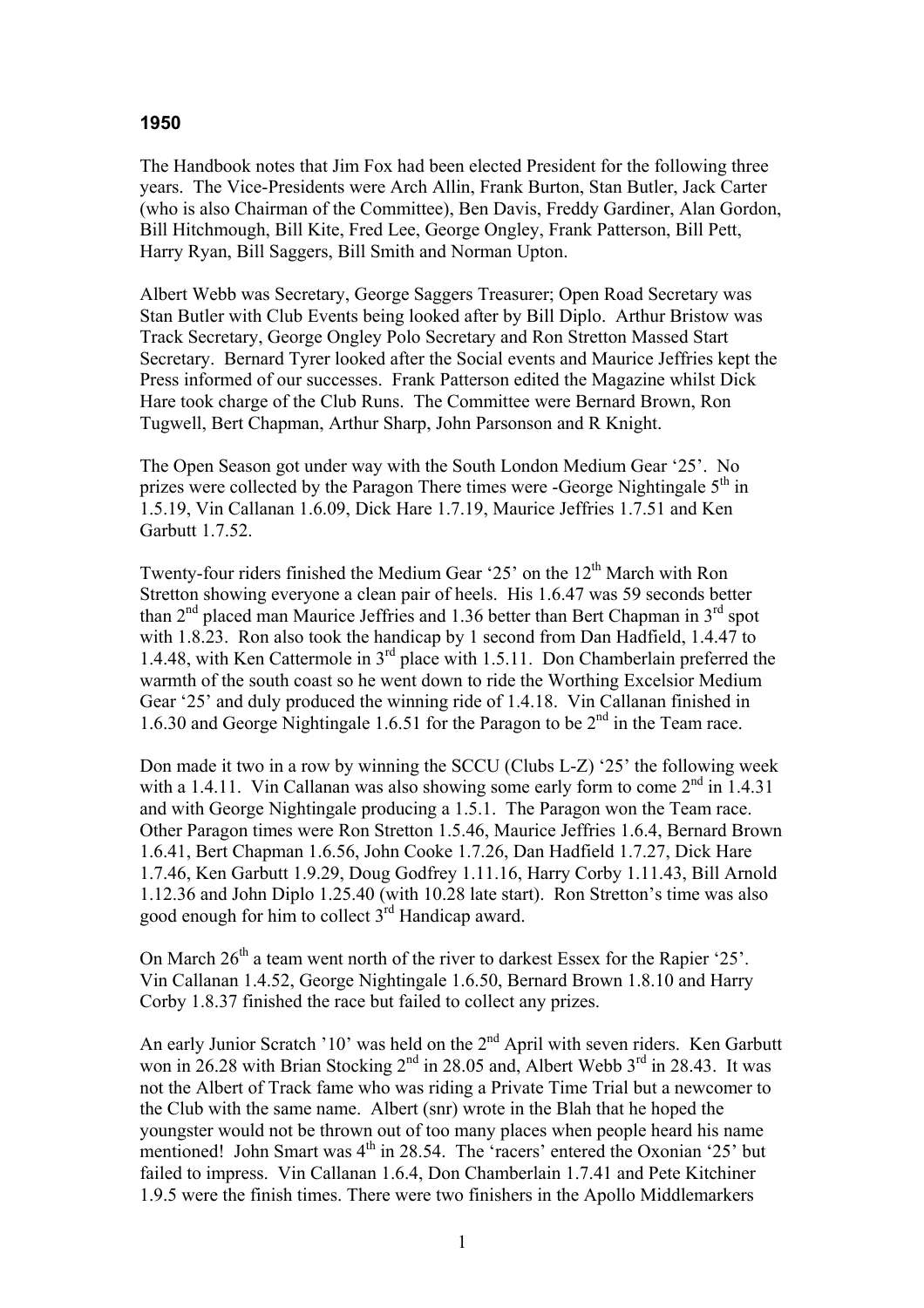'25' with Bob Corby finishing in 1.8.09 and Ted Doe 1.9.05. Down on the south coast H Pothcary finished the Chichester Longmarkers in 1.13.46 in front of Gerry Edmunds 1.14.22 and R Knight 1.15.44.

Easter came again with the Charlotteville '50' and Good Friday Meeting at Herne Hill. Pete Smith won the 3 miles Point to Point at the SCCU Meeting. The '50' was a demonstration of complete domination by the Medway Whs. Of our lads Vin Callanan finished  $8<sup>th</sup>$  in 2.16.08 and Pete Kitchiner was  $10<sup>th</sup>$  in 2.17.04. Don Corry did not have a good day finishing  $73<sup>rd</sup>$  in 2.29.37. Far better tidings were received from the Fountain '25' where Don Chamberlain was fastest in 1.2.38. Backed by George Nightingale, 1.4.40, Ron Tugwell 1.7.18 and Arthur Sharp 1.7.22 the Paragon won the Team race. Another contingent crossed the water to the Forest '25' Bob Corby was the fastest Paragon rider in 1.8.32, Sid Butcher returned a 1.9.08 and Harry Corby a 1.9.44. On the Monday Ron Stretton and Maurice Jeffries won the Madison at Derby.

Six Paragon riders faced the Timekeeper in the Middlesex RC '25' Ron Tugwell failed to make the turn to leave five with finishing times. Don Chamberlain did 1.2.46, Vin Callanan 1.3.44, Pete Kitchiner 1.4.28, Arthur Sharp 1.5.06 and Don Corry 1.6.14. This was only good enough for  $2<sup>nd</sup>$  Team over 4' behind the Medway Whs. Dick Hare and Terry Dixon rode the West Hants '30' and finished with times of 1.18 and 1.22 respectively. Another team went to the Adventure '25'. Two times are recorded. Bill Arnold finished in 1.9.24 and a Mr Crawford in 1.7.14. The majority of the Club opted for the SCCU  $2<sup>nd</sup>$  Class '25'. Those that managed to reach the Finish Timekeeper were R Lawrence 1.9.04, Gerry Edmunds 1.12.05, Ken Cattermole 1.14.20, and Len Case 1.15.02. Pete Smith and Ron Stretton were in the prizes at Staines but no other information is forthcoming!

The Unrestricted '25' on the  $23<sup>rd</sup>$  April was a win for Maurice Jeffries from 34 other riders. His time was 1.2.31,  $2^{nd}$  was Pete Kitchiner in 1.3.48 and Dick Hare was  $3^{rd}$  in 1.3.58. Albert Webb came back with a vengeance. Somehow he had been given 9.30 handicap and this gave him the prize by nearly 2'. Albert's time was 57.38 with Jerry Morritt  $2<sup>nd</sup>$  in 59.14 and Dan Hadfield  $3<sup>rd</sup>$  in 1.0.50. One hundred and sixteen tandems turned out for the University event but the Paragon was out of luck as the Chamberlain/Callanan pairing managed to collect a puncture. The Tugwell brothers finished in 1.7.10 and John Cooke/Eric Bonner combination came in with a 1.9.21.

The Polo Team won their  $1<sup>st</sup>$  Round match in the National Championship by 17-1 and beat the Palace 7-4 in a play-off to win the Winter League.

The SCCU '50' on the  $30<sup>th</sup>$  April provided another Team race for the Paragon. Vin Callanan was  $3<sup>rd</sup>$  with 2.9.22 and Don Chamberlain was  $4<sup>th</sup>$  in 2.10.18. Pete Kitchiner made up the team with 2.11.57. Other Paragon times were Ron Tugwell 2.14.03, Arthur Sharp 2.14.21, Sid Butcher 2.15.44, Dick Hare 2.17.36, Stan Butler 2.17.41, Don Corry 2.20.21, then Harry Corby and Ted Doe both 2.20.23. Those preferring the shorter distances went off to the WLCA '25'. We have these times recorded – Dan Hadfield 1.5.18, Terry Dixon 1.8.06, Bill Arnold 1.8.29, Ken Cattermole 1.8.45, Les Ames 1.12.09 and Len Case 1.12.20.

An interesting note from the Blah of May 1950 gives the Membership state as 88 Senior, 17 Junior and 8 Honorary. We tend to think of this period of the Club's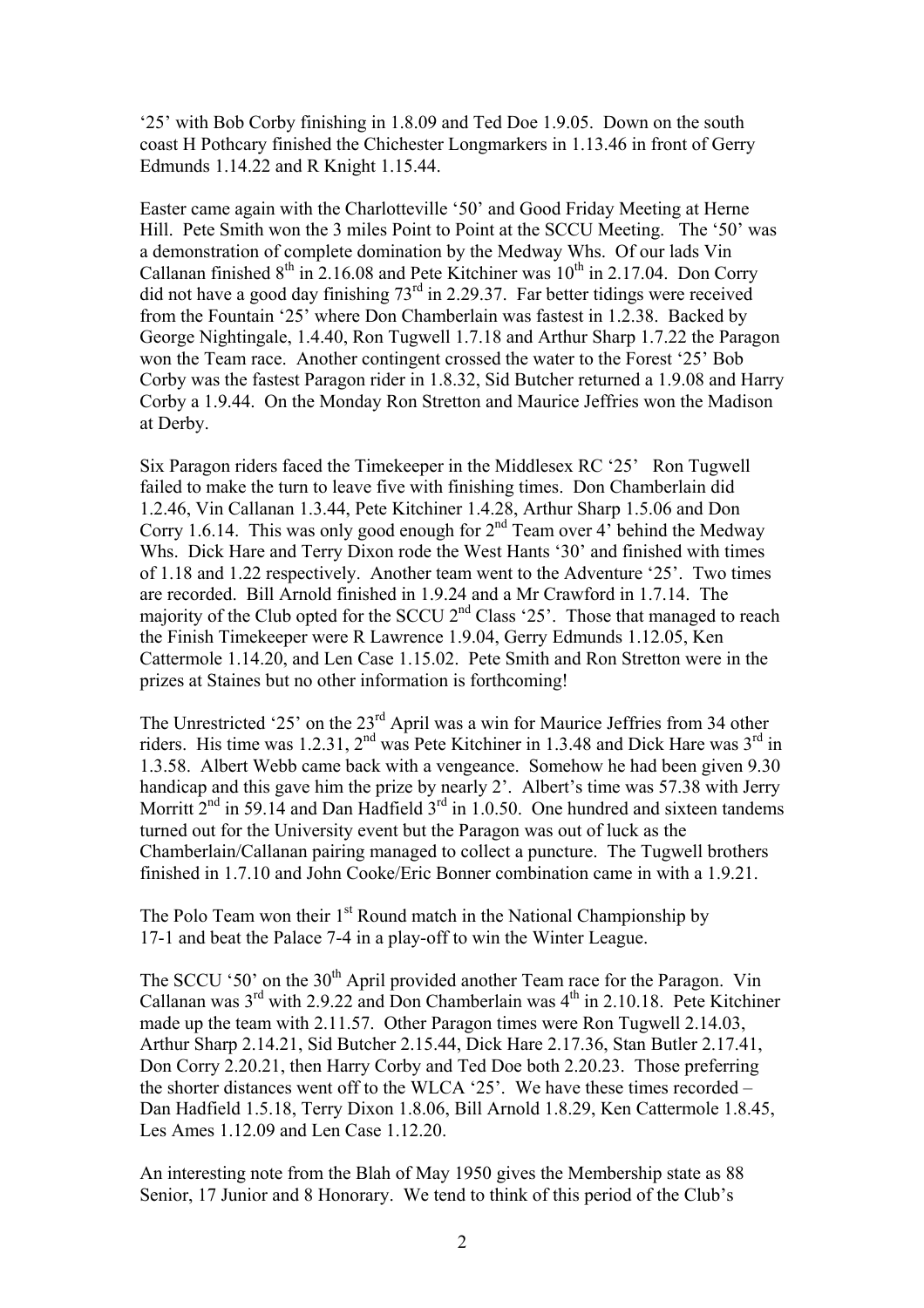history as being populated by a huge membership. In real terms it is no bigger then than it is now. The only difference is that most of the membership, then, was young and active as one can read the list of those on the Club Committee or holding Post.

The Paragon won their first League Match at Herne Hill beating the Belle Vue 34-11. The team comprised Messrs Hart, Dennis, Jeffries, Mckellow, Stretton and Smith. In an early round of the National Team Pursuit the Pursuit Squad caught the Cambrian with a lap remaining.

A nasty day for the Juniors on  $20<sup>th</sup>$  May. Eight had entered the '15' but only three finished. Brian Stocking was fastest in 38.50; Jerry Morritt was 2nd in 41.06 and John Smart 3<sup>rd</sup> in 43.45.

Three Paragon riders finished the Kingston Hilly '73' on 21<sup>st</sup> May. Sid Butcher was fastest in 3.16.17, Stan Butler was next with 3.17.22 and John Vallack made up the Team with 3.25.47. Dan Grady, Bec, won in 3.7.37. On the Bath Road the Club had two finishers in the Yiewsley '50'. Harry Corby recorded 2.15.20 and Maurice Tugwell 2.23.07. Nearer home in the Catford '50' Bert Chapman, 2.13.44 led home Dick Hare, 2.15.09 and Ron Tugwell 2.15.22 but failed to collect any prizes. In the Middlesex Clarion '25' George Nightingale was our fastest man with 1.1.37. Arthur Sharp finished in 1.3.50 but Don Chamberlain must have had trouble as he took 1.5.01. Our BBAR Team went north to the Midland C & AC '50' hoping for some very fast times. As usual with this venture they failed to materialise. Vin Callan was  $5<sup>th</sup>$  in 2.8.59, Pete Kitchiner 11<sup>th</sup> in 2.10.47, Bernard Brown 15<sup>th</sup> in 2.12.13 and Don Corry  $60^{th}$  in 2.21.39.

Fortunes were mixed in the University '100' on Whit-Monday for it must have been a difficult morning as 35 of the 100 entries failed to record a time. Pete Kitchiner was  $2<sup>nd</sup>$  fastest in 4.31.28, Stan Butler finished in 4.39.41 and Bernard Brown 4.41.15 and the Paragon collected the Team race even though Vin Callanan did not make the Finish. Two other Paragons essayed the Calleva '100' and made the Finish. Ron Tugwell reaching the Timekeeper in 4.46.25 and Dick Hare in 4.48.07. Another team went to Essex for the Goodmayes '50'. Sid Butcher finished in 2.15.08, Maurice Tugwell 2.17.04 and Harry Corby 2.21.09. Others rode in the SCCU  $2<sup>nd</sup>$  Class '50'. They were Ken Cattermole 2.20.04, Gerry Edmunds 2.27.56 and Les Ames 2.31.12. The ultra fast lads took themselves to Farnham where George Nightingale proved to be our fastest rider in 1.1.28. Don Chamberlain did 1.3.26 and Arthur Sharp 1.6.29.

We had a team in the National Championship '25' on the  $4<sup>th</sup>$  June but although they produced reasonable times no awards were taken. George Nightingale was our fastest in 1.0.39 followed by Don Chamberlain 1.1.42 and Pete Kitchiner 1.2.51. The Marlboro Tandem '50' was also held that weekend and Messrs Callanan and Brown teamed up for this event. It proved to be a very good partnership too as they finished  $2<sup>nd</sup>$  with a time of 1.50.01 just 14 seconds too slow to win. The Tugwell brothers finished  $9<sup>th</sup>$  in 1.54.55 to ensure the Paragon took the Team race. The Walter Moon '50' had fifteen riders from the Paragon. Fastest of them was Dan Hadfield with 2.9.32, Arthur Sharp was the  $2^{nd}$  best with 2.10.39, Bob Corby  $3^{rd}$  with 2.11.09 and Sid Butcher was fourth fastest with 2.12.15. The Moon Trophy Team was won by the Paragon. The qualifying Team and their handicap times were: - Bob Corby 2.3.09, Dan Hadfield 2.3.32, Gerry Edmunds 2.7.02 and Harry Corby 2.9.37.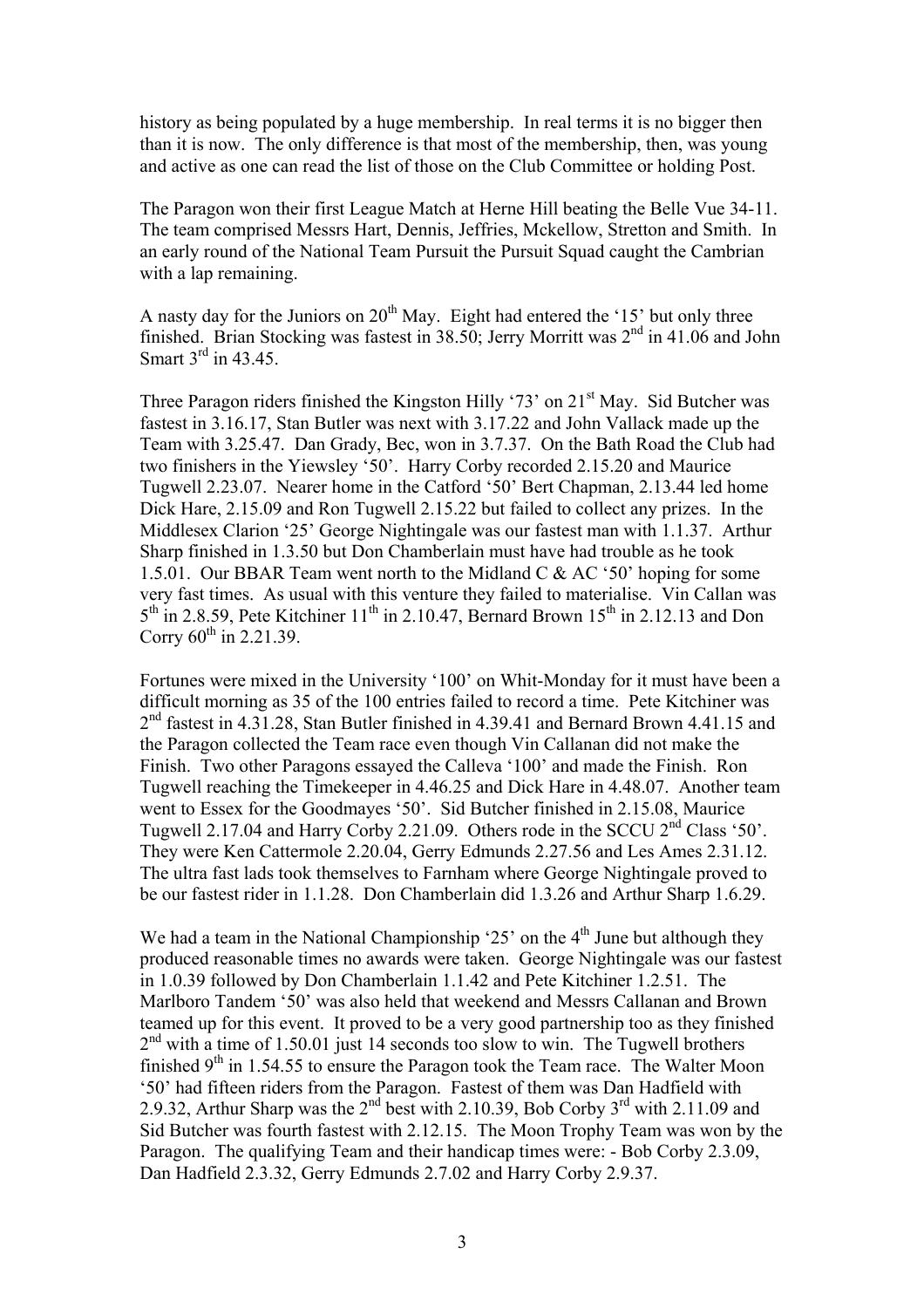On the  $7<sup>th</sup>$  June Sid Butcher attacked the SRRA Eastbourne & back record with a ride of 4.35.57. The former record holder was Bill Shillibeer, who became an eminent masseur and trainer after his retirement from racing. Sid beat Bill's record by 16 minutes. Johnny Dennis put up an excellent performance in the London Centre Tandem Paced '25' until one of the contending riders took out most of the spokes in John's rear wheel with less than a lap to go! John managed to cross the line in 3<sup>rd</sup> place but could have been in at the Kill!

Stan Butler went down to Dorset for the Wessex '100' on June  $11<sup>th</sup>$  and came back with  $3<sup>rd</sup>$  prize with a ride of 4.32.02. All this was in preparation for a proposed 24 hour event. Bob Corby also rode to finish  $10^{th}$  in 4.40.39. The BBAR team rode the Kingsdale '50' and while Vin Callanan came  $3<sup>rd</sup>$  in 2.6.41 and Pete Kitchiner  $5<sup>th</sup>$  in 2.8.53 Bernard Brown and Don Corry were unable to finish so all chance of the Team race was lost. The Anerley  $2<sup>nd</sup>$  class '50' produced some very fast times. Unfortunately it was due to the course being some 3 miles short! R. Lawrence finished in 2.12.57, Bill Arnold in 2.13.13 and Gerry Edmunds in 2.13.34. George Nightingale was our only rider in the Ealing Paragon '30' in which he took 1.13.29 to cover the distance. The Surrey Road Middlemarkers '25' was the better for a Paragon team. Albert Webb finished in 1.7.48, Gerry Morritt in 1.8.08 and one of the Stocking brothers in 1.6.40. The SIXTH time trial that the Paragon had riders competing was the WLCA '50'. Arthur Sharp finished in 2.11.11, Ron Tugwell 2.11.39, Dan Hadfield 2.13.21, Maurice Tugwell 2.16.01 and Terry Dixon in 2.18.04. The first three of the above won the Team race.

The BBAR riders went to the Midlands for the Shirley '50' and whilst being well beaten by Ken Joy (Medway Whs) who won in 2.3.44 the Paragon lads did not entirely disgrace themselves. Vin Callanan came  $2<sup>nd</sup>$  in 2.6.39, Bernard Brown was  $4<sup>th</sup>$  in 2.8.28 and Pete Kitchiner made up the team with a 2.13.55 that included time by the side of the road with a puncture. Don Corry also finished in 2.14.32. Crawford did 1.15.56 in the Cambrian Whs '25'. George Nightingale just missed out in the Kingston '25' his 1.0.35 being 29" too slow to win. Pete Dixon finished in 1.5.54 and Maurice Tugwell 1.6.01. We had four riders in the Kent Roads  $2<sup>nd</sup> Class '25'$ . John Smart was best in 1.4.03, Brian Stocking 1.5.07, Johnny Garland 1.6.56 and Bill Arnold a 1.7. The long distance men rode the De Laune '100' and it proved not to be a good day for riding 100 miles as only 64 of the 100 entries made it to the Finish. Our best man was Sid Butcher, 4.34.12, followed by Stan Butler 4.36.22, and Ron Tugwell 4.42.52. This gave them  $3<sup>rd</sup>$  Team award.

The Paragon had four riders in the SCCU '50'. It was another nasty day for our riders on June 25<sup>th</sup>. 150 on the Start Sheet, 41 failed to start and another 24 did not make it to the Finish. The Paragon lads are made of sterner stuff though. Only Dick Hare failed to start. Of the other four Stan Butler did 2.15.20 (with a puncture), Sid Butcher 2.17.40, Ron Tugwell 2.19.17 (with a puncture) and Harry Corby, 2.21.20 (also with a puncture) finished. The Juniors also had a race on the  $25<sup>th</sup>$  June. Six of them entered, four started but only three finished. Brian Stocking was fastest in 27.00, John Smart  $2<sup>nd</sup>$ , 27.50 and Jerry Morritt was  $3<sup>rd</sup>$  in 27.54. Similar conditions must have been found on the south coast, as times were not particularly fast. Don Chamberlain finished in 2.9.13, Dan Hadfield 2.14.37, Don Corry 2.16.27 and Maurice Tugwell 2.18.01. Pride of place for this weekend were the BBAR men in the Highgate '100'.run on the North Road beyond Biggleswade. Vin Callanan was in scintillating form coming home with a new Club Record time of  $4.20.26$  and  $2<sup>nd</sup>$  place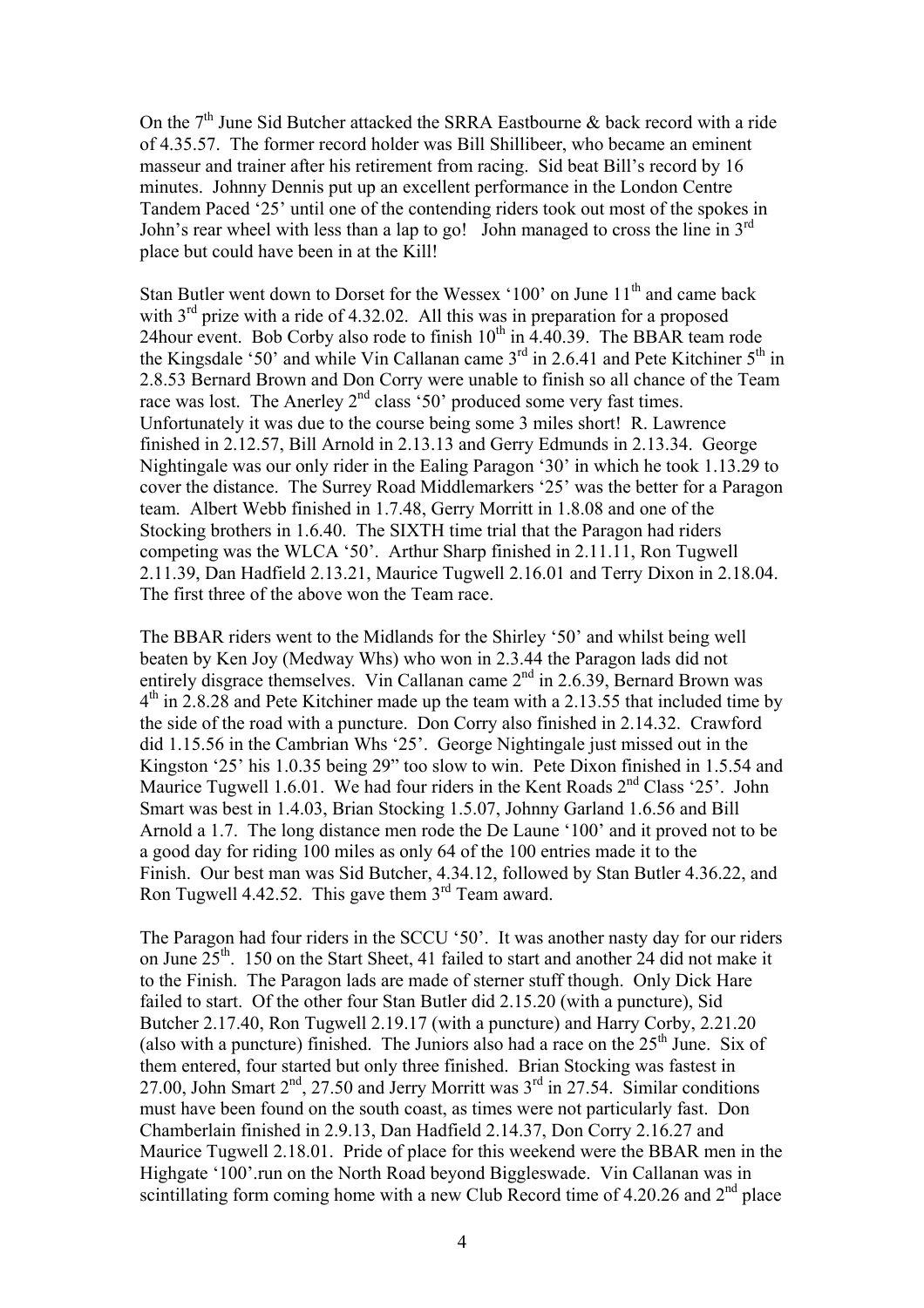in the race. Pete Kitchiner backed up this ride with a 4.28.15 and with Bernard Brown finishing in 4.38.18 the Paragon won the Team race by over 11 minutes.

The Club suffered two major blows during June with the deaths of Harry 'Goss' Green and Jack Carter. Whilst 'Goss' Green had been in poor health since the 1930s the death of Jack Carter was unexpected. Goss Green was a record beaker in his younger days and held many long distance RRA records. Cycling gave him a fullpage write-up. Jack came to the Paragon when the Streatham Rovers amalgamated with the Club in 1922. Immediately he took an active part in the running of the Club and participating in all of its activities. He won the Club Championship in 1922 and broke the Club 12 hours record with 205¼ miles. All the detail can be read in the earlier pages of this history. In 1926 he edited the first Paragon Magazine and in 1936 sponsored the Old Paragonians Association. He was one of the stalwarts who kept the Club running during and after the War. In his Honour we have the John Carter Book to keep his name in the forefront of our minds and to give reward to those who have also served the Club with great distinction.

The Catford '24' event was run over the week-end of the  $1<sup>st</sup>$  and  $2<sup>nd</sup>$  July. This proved a very good event for the Paragon as Stan Butler won with a new Event, Course and Club Record of 450 miles 1498 yards. He was a mile an hour faster than the 2<sup>nd</sup> placed man Mick Ayliffe, Clarencourt (425 miles 1500 yards) and Dick Hare completed the top three with 422 miles 1383 yards. He also broke the existing Club Record as he finished before Stan did. It was a pity that Sid Butcher was unable to finish, as he 'only' needed to have ridden 401 miles for the Paragon to beat the existing Competition Record.

On the same day Vin Callanan won the Cheltenham '50' in 2.4.44 with Bernard Brown 2<sup>nd</sup> fastest in 2.4.53 and with Pete Kitchiner not far down with 2.9.16. They collected the Team race by a meagre14 minutes! George Nightingale was  $2<sup>nd</sup>$  in the Priory Whs '25' with 1.1.004. Don Chamberlain did 1.2.15 and Pete Dixon 1.4.27. Another Team was in action in the Velma '50'. Arthur Sharp was the best of the bunch with 2.12.27; Dan Hadfield did 2.13.52, Ron Tugwell 2.14.37 and Don Corry 2.15.31. Twelve riders had entered for the Fryco Cup '50' on the Pound Hill course. Fastest of these was Maurice Tugwell with an excellent 2.9.35 on this twisting course. Maurice won by 5.35 from Jerry Morritt, 2.15.10 with Gerry Edmunds  $3<sup>rd</sup>$  in 2.16.20. Maurice deservedly took the Handicap with a nett time of 2.8.05 from Jerry Morritt, 2.9.10, and Gerry Edmunds, 2.11.20. There is a note in the TT secretary's notebook that this course was, indeed, a mile short but no other detail is vouchsafed.

On the Track John Dennis broke the National Tandem paced ¼ mile Record by a complete second! His time 23.0

Some excellent times were recorded in the Kentish Wheelers '100' on the  $9<sup>th</sup>$  July. Alf Hill (Kentish Whs) was flying and took control of the race from the start. Hill went through 50 miles in 2.6.15. Vin Callanan was some 3.30 slower in  $2<sup>nd</sup>$  place in 2.9.45. Bernard Brown was  $5<sup>th</sup>$  in 2.10.04, Pete Kitchiner  $6<sup>th</sup>$  in 2.10.54, Ron Tugwell 2.15.57, Harry Corby 2.17.43 and Don Corry 2.18.43. In the second 50 miles only the Paragon riders gained time on Hill who won in 4.19.02. Bernard picked up nearly a minute to finish  $2<sup>nd</sup>$  with 4.22.10, Vin was  $4<sup>th</sup>$  with 4.23.01 and Pete Kitchiner  $5<sup>th</sup>$  on 4.28.06. This ensured the Team race and the fastest 100 miles Team aggregate ever by the Paragon. Ron Tugwell crossed the line in 4.37.12, Don Corry in 4.44.42 and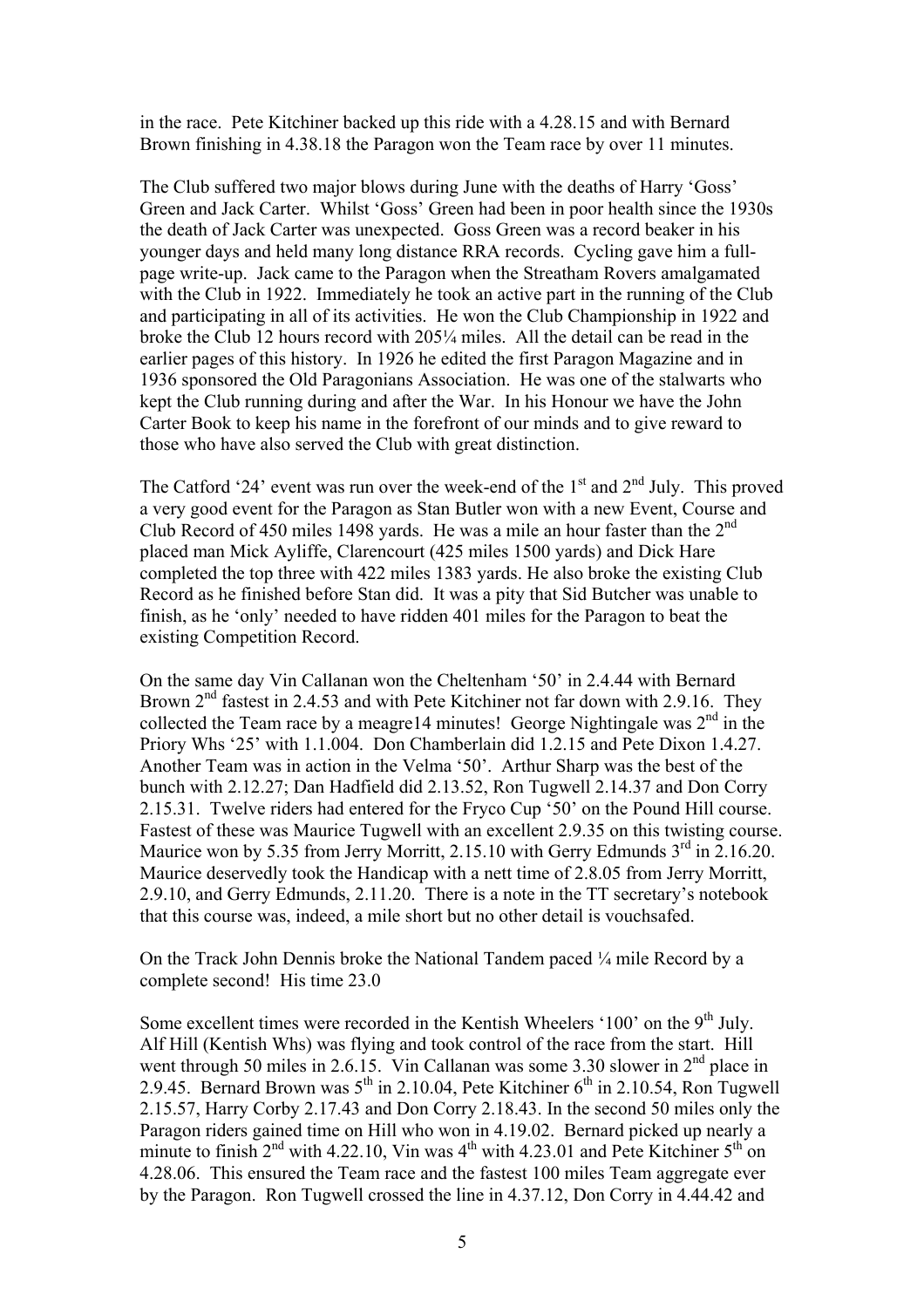Harry Corby in 4.46.38. Another Team race was collected in the Folkestone '25'. George Nightingale led our lads home in 1.0.26 with backing from Don Chamberlain with 1.2.26 and Arthur Sharp 1.3.56. In the Bec  $2^{nd}$  Class '25' our riders produced a 1.5.53 from Johnny Garland, a 1.6.55 from Brian Stocking and a 1.7.46 from Bill Arnold. Yet another team went to ride the Basingstoke '25'. Dick Hare was our fastest man in 1.5.13, Maurice Tugwell finished in 1.7.0 and Bert Chapman in 1.7.45.

The Open '50' was run on the  $16<sup>th</sup>$  July and resulted in a win for Ken Joy (Medway Whs) in 2.3.08. The Paragon did win the Team Race as compensation. Ron Tugwell had the 'honour' of starting No.1 and had a very lonely 2 hours of racing as he finished 5 minutes before anyone else. As a reward he did form part of the winning team with his 2.11.14. It would appear to have been a rather hard day on the Bath Road for even Ken Joy, the winner, took 1.14.28 to get to the 25 miles turn! Stan Butler and Pete Kitchiner never made it. Vin Callanan took 1.19.34 and called it a day on the way back. However, others persevered. Don Chamberlain took 1.16.57, Bernard Brown 1.17.16, Ron Tugwell 1.17.40, Arthur Sharp 1.19.56 and Don Corry 1.21.59. It was not a day for the faint-hearted! Those that had anything left positively flew back to the Pangbourne Lane. It took Ken Joy only 48.40 to cover the 25 miles! Don Chamberlain took 49.33 to make  $6<sup>th</sup>$  fastest time of 2.6.30. Bernard Brown took 50.29 to complete his 2.7.51. Other Paragon finishing times were Arthur Sharp 2.11.44 and Don Corry 2.13.18. To give some idea of the severity of the wind there were 23 non-finishers. Nearer home none of our riders started the Rodney  $2<sup>nd</sup> Class$ '50' and the times in the ECCA '100' were those the riders would prefer to forget. Perversely they would be proud of finishing on such a bad day! Ken Cattermole reached the Finish in 5.6.07, Harry Corby 5.17.30, and Gerry Edmunds 5.23.48. Les Ames gave it best before the end.

It was National Championship '100' day on the 23rd July and our Number 1 team went down to the New Forest to see what they could do. What they did was extremely good. As expected Ken Joy (Medway Whs) led from Start to Finish but our lads were not far away. At 25 miles Joy led in  $1.7.22$  with Vin  $2<sup>nd</sup>$  at  $1.31$ , Bernard  $4<sup>th</sup>$  at 2.51 and Pete  $8<sup>th</sup>$  at 3.48. He gradually increased his lead until at 50 miles, completed in 2.8.02, he was 3.46 up on Vin. Bernard was still in  $4<sup>th</sup>$  place but by then 5.57 in arrears and Pete was now  $8.48$  back but still in  $8<sup>th</sup>$  place. Onto 75 miles and Joy continued his thrashing of the field by passing the Timekeeper in 3.14.55. Vin had lost his  $2<sup>nd</sup>$  place to Ken Whitmarsh (Southampton Whs) and was now  $3<sup>rd</sup>$  at 5.50. Bernard was still 4<sup>th</sup> at 7.42 and Pete was equal  $7<sup>th</sup>$  at 11.50. At the Finish Ken Joy passed the Timekeeper in 4.18.22 to win by 3.15 from Whitmarsh. Vin held onto  $3^{rd}$  place but had lost a lot more time to finish in 4.26.54. Bernard had lost a place and was  $5<sup>th</sup>$  in 4.30.38 and Pete had also lost places to finish  $9<sup>th</sup>$  in 4.35.09. However all was not doom and gloom as the Paragon had won the Team race by 27.37!

On Surrey and Sussex roads it was Goss Green '100' day held in conjunction with the SCCU '100' and eight riders faced the Timekeeper and all finished with 5 hours. Sid Butcher won in 4.41.19 holding off the challenge of Dan Hatfield, 4.42.30, by just over a minute. In 3rd place was Dick Hare in 4.48.38. The Handicap was taken by R Knight his 35' allowance gave him a 4.22.16. Dan Hadfield was  $2<sup>nd</sup>$  with 4.25.30 and Gerry Edmunds  $3<sup>rd</sup>$  with 4.28.43. Unfortunately we do not have the full SCCU result to tell you where our riders finished in the main event. The short distance men rode the Bellingham '25' and George Nightingale was our fastest in 1.1.16. Don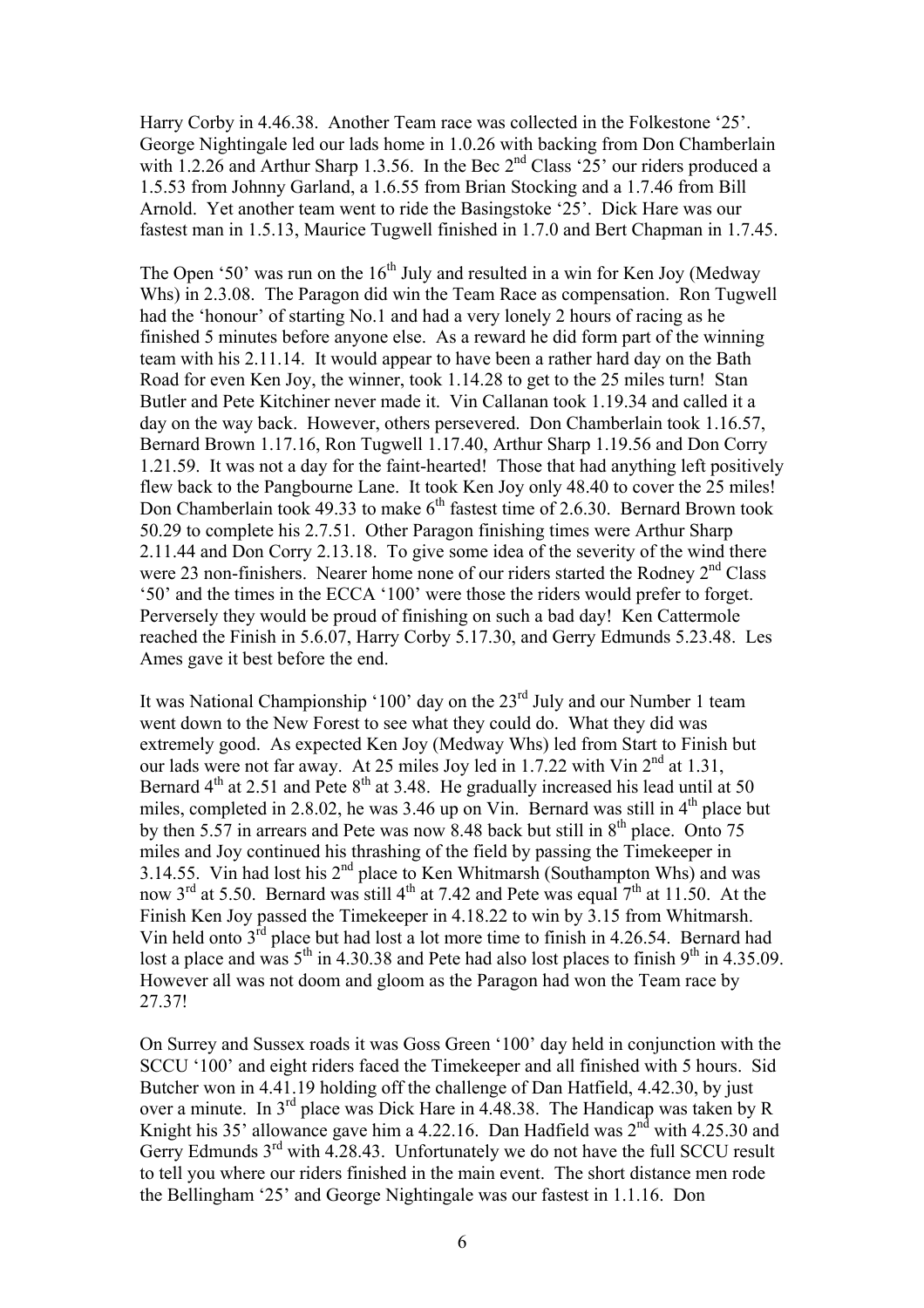Chamberlain finished in 1.2.11, Arthur Sharp in 1.4.23 and Pete Dixon in 1.5.41. No awards are noted.

Stan Butler rode the National 24 hour Championship down in Wessex over the weekend of the  $29<sup>th</sup>/30<sup>th</sup>$  July and in spite of pouring rain and delays caused by broken handlebars completed 458  $\frac{1}{4}$  miles to win his first National Championship. A first 100 miles covered in 4.41.00 set the scene and although Eddie Munday (Addiscombe) closed on him towards the end Stan still had 2½ miles in hand at the when they ran out of time. This distance was also Competition Record as well as a new Club Record. The Scratch '25' on the  $30<sup>th</sup>$  July was held on the Pound Hill course and was won by George Nightingale in 1.2.26 by exactly 2 minutes from Dan Hadfield, 1.4.26, and Sid Butcher was another exact minute behind in  $3<sup>rd</sup>$  place with 1.5.26. We had five finishers in the Belle Vue '50' out on the Bath Road. Vin Callanan was  $5<sup>th</sup>$  in 2.5.03 leading home Don Chamberlain, 2.7.16, Pete Kitchiner 2.11.17, Arthur Sharp 2.12.30 and Ron Tugwell 2.13.15 for 3<sup>rd</sup> place in the Team awards. In the Becontree Middlemarkers '25' Peter Bryant did 1.6.46, Dudley 1.7.31 and F Crawford 1.9.15.

The 6<sup>th</sup> August saw two teams in action. One team rode the Camberley Middlemarkers '25' and they were Ken Cattermole, 1.5.49, Taylor 1.9.01 and Les Ames 1.10.24. The other team rode the Gainsford '50'. Don Chamberlain finished in 2.6.40, Ron Tugwell 2.11.17, Arthur Sharp 2.11.32, George Nightingale 2.13.12, Sid Butcher 2.14.04 and Bert Chapman 2.14.06. No awards are mentioned in the Archives.

The Bank Holiday Monday was Bath Road '100' day and until the authorities installed traffic lights everywhere and the Government moved the Bank Holiday to the end of August this event was THE '100' miles race of the year. Never mind the National '100' it was the Bath Road Cup that everyone who was anyone had to win. Competition was fast and furious. The contrast can be explained by studying Start and Result cards. The National Championship had 60 entries the Bath Road selected their best 100. The last man in the Bath Road event (actually  $77<sup>th</sup>$ ) would have finished  $30<sup>th</sup>$  in the National.

This year, according to the Result Sheet, was slightly different. Instead of the usual list of turn times at 23 miles and 73 miles they are given as 30 miles and 80 miles. As far as we know the course was the same so this may need a little more research.

Getting down to the action, the fastest to the first time check was Ken Joy in 1.14.25. Our lads were well back Bernard Brown was in  $15<sup>th</sup>$  place at 3.20, Pete Kitchiner  $17<sup>th</sup>$ at 3.50 and Vin Callanan  $21<sup>st</sup>$  at 3.56. Returning to the Bath Road Ken Joy went through '50' miles in 2.3.55,1.08 faster than his nearest rival Vic Gibbons (Brentwood). Our lads had moved up a bit coming through in  $13<sup>th</sup>$  spot was Bernard in 2.8.09, Vin was  $17<sup>th</sup>$  in 2.9.0 but Pete had dropped a place or two being  $23<sup>rd</sup>$  in 2.10.18. At the 80 miles point Joy (3.25.0) had been overhauled by Gibbons (3.23.20) and Willmott (Midland)  $(3.24.43)$ . Vin had come through to  $5<sup>th</sup>$  place in 3.28.45, Pete was  $11<sup>th</sup>$  in 3.31.27 but Bernard had had trouble and was back in  $19<sup>th</sup>$  place with 3.33.20. It was Willmott who came out on top with an outstanding 4.12.22 to beat Gibbons by 27" with Joy  $3^{rd}$  in 4.13.34. Although Vin dropped a couple of places to  $7<sup>th</sup>$  over the final miles his 4.18.06 set a new Club record. Pete Kitchiner crossed the line in 15<sup>th</sup> place with 4.22, 54 whilst Bernard struggled to finish in 4.26.09 for 30<sup>th</sup>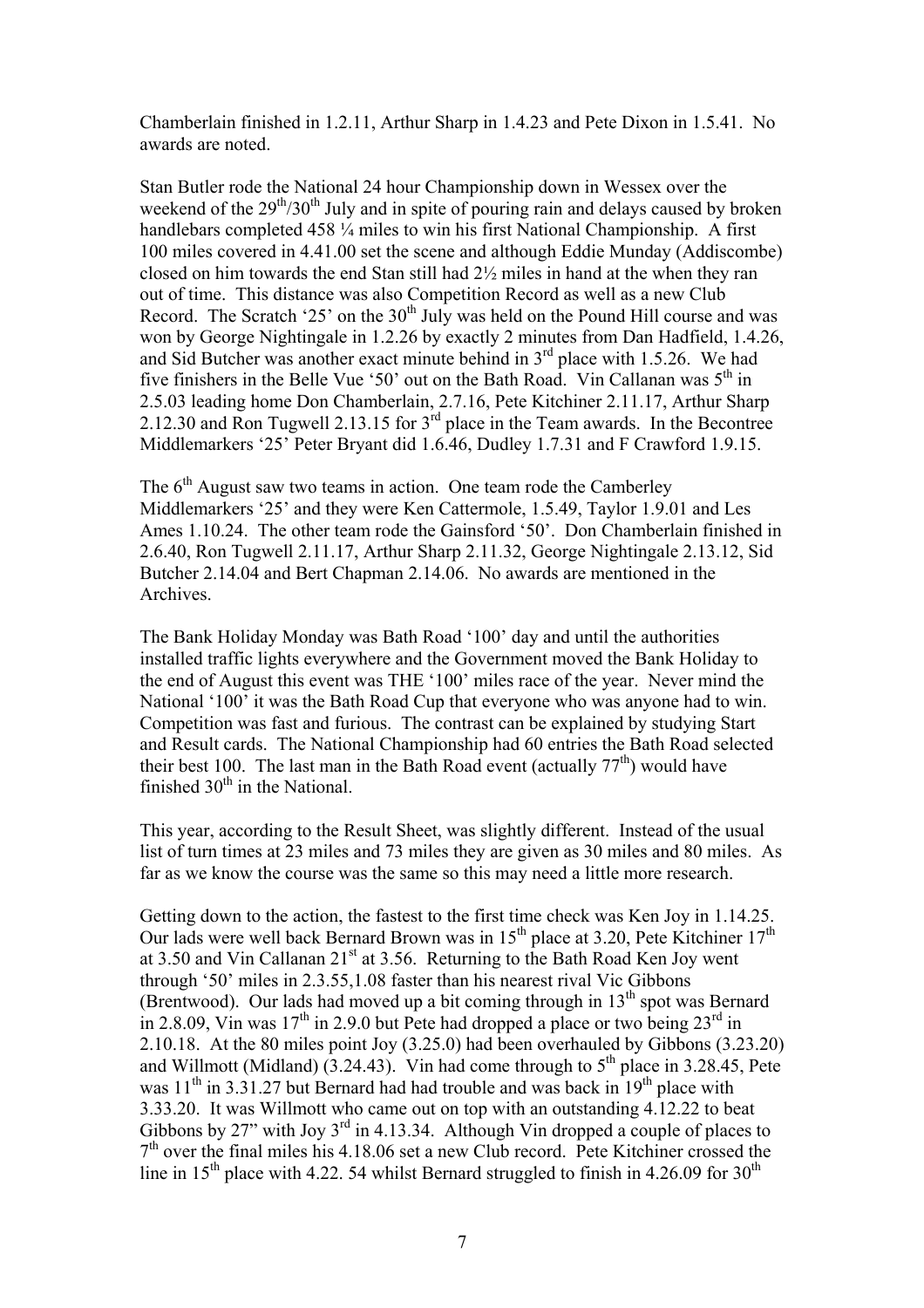place. Forty-three riders beat 4.30.0 - a time that could, in 1950, win most 100 miles races around the country, and the slowest finisher took 4.51.56.

Next week was the South Eastern RC 12 hours event. Seven Paragon riders had entered but for various reasons, Callanan, Kitchiner and Knight retired leaving Bernard Brown to lead the Team. Bernard Brown started well and was in touch with the leader, and eventual winner, Alf Hill (Kentish Whs) until 130 miles after which he gradually dropped back. Bernard finished  $5<sup>th</sup>$  with 240 miles 256 yards, Sid Butcher was our next best in  $9<sup>th</sup>$  place (238 miles 1001 yards), Harry Corby was  $10<sup>th</sup>$  with 235 miles 1154 yards and Ron Tugwell  $41<sup>st</sup>$  with 220 miles 1600 yards. Unfortunately these efforts were only good enough for  $2<sup>nd</sup>$  Team. In another part of the country Dan Hadfield finished the Dragon '50' with 2.9.22. Then in the New Forest we had a team in the Bournemouth Arrow '50'. Times were Don Chamberlain 2.9.52, Arthur Sharp 2.11.02, Dick Hare 2.13.10 and Bob Corby 2.17.20.

The 20<sup>th</sup> August was notable for another Team race and three events where the Club had only two finishers. On each occasion the third man would have only had to do a modest time for the Paragon to collect a further Team award! Such is life! The Team award was won in the SCCU '100'. Dan Hadfield, 4.37.32, Harry Corby, 4.38.03, and Sid Butcher, 4.42.38 collected the Team race. Other Paragon times were R Knight 4.51.13, Gerry Edmunds 4.51.52, Maurice Tugwell 4.58.07 and Lawrence 5.9.50. The other events were the Westerley '100' where Pete Kitchiner did 4.31.17 and Dick Hare 4.43.20. The Farnborough '25' where Don Chamberlain finished in 1.1.30 and Arthur Sharp 1.3.50 and the third was the Aylesbury '25' where Vin Callanan did 1.3.13 and Ron Tugwell 1.4.20.

Another Junior '15' was held on the  $27<sup>th</sup>$  August. This time it was Ken Garbutt in first place with a 36,53 ride. Brian Stocking was  $2<sup>nd</sup>$  in 39.14 and John Smart  $3<sup>rd</sup>$  in 40.11. A team went to the Ealing Manor '25' and a fine ride and a personal best by Dick Hare of 1.2.10 won him 1<sup>st</sup> handicap. Bert Chapman did 1.4.25 and Maurice Tugwell 1.4.35. Three more riders ventured into Essex for the Colchester '25'. Bob Corby was best of them with 1.5.05, Pete Dixon recorded 1.6.41 and Bill Arnold 1.12.21 including 3 minutes late start. Les Ames finished in 1.10.13 in the Portsmouth Longmarkers '25'. Moving up a distance there were two 30 miles races that week-end. Gerry Edmunds did 1.30.29 in the Upper Holloway event. George Nightingale recorded 1.12.52 in the Redmon '30'. Arthur Sharp did 1.16.29 and Dan Hadfield 1.17.09. Going up again the Club had two teams riding 50-mile events. Those in the NCU Private Members '50' were Ken Cattermole, 2.17.19, Gerry Morritt 2.19.09 and Lawrence 2.30.08. The others went north for the Clifton '50' looking for fast times but, as usually happens, not getting them. Pete Kitchiner was best in  $9<sup>th</sup>$ place with 2.10.33; Vin Callanan was  $19^{th}$  in 2.12.40 and Ron Tugwell 23<sup>rd</sup> in 2.12.59.

The 3<sup>rd</sup> September was the day of the National 12 hours Championship promoted by the Midlands C & AC. Five Paragonians were accepted for the event and four of them started. Vin Callanan was the best of the four. He never really got into the fight for the lead but maintained a  $5<sup>th</sup>/6<sup>th</sup>$  spot throughout the race eventually finishing with 248 miles 1468 yards for 5<sup>th</sup> over 10 miles behind Ken Joy. Pete Kitchiner kept going and ran out time with 241 miles 1266 yards for 13<sup>th</sup> place. Dick Hare also persevered to finish with 233 miles 1293 yards and 29<sup>th</sup> place. Harry Corby was our other finisher with 229 miles 739 yards for  $41<sup>st</sup>$  place. The reward came afterwards when it was realised that the Paragon were National Team Champions amassing 724 miles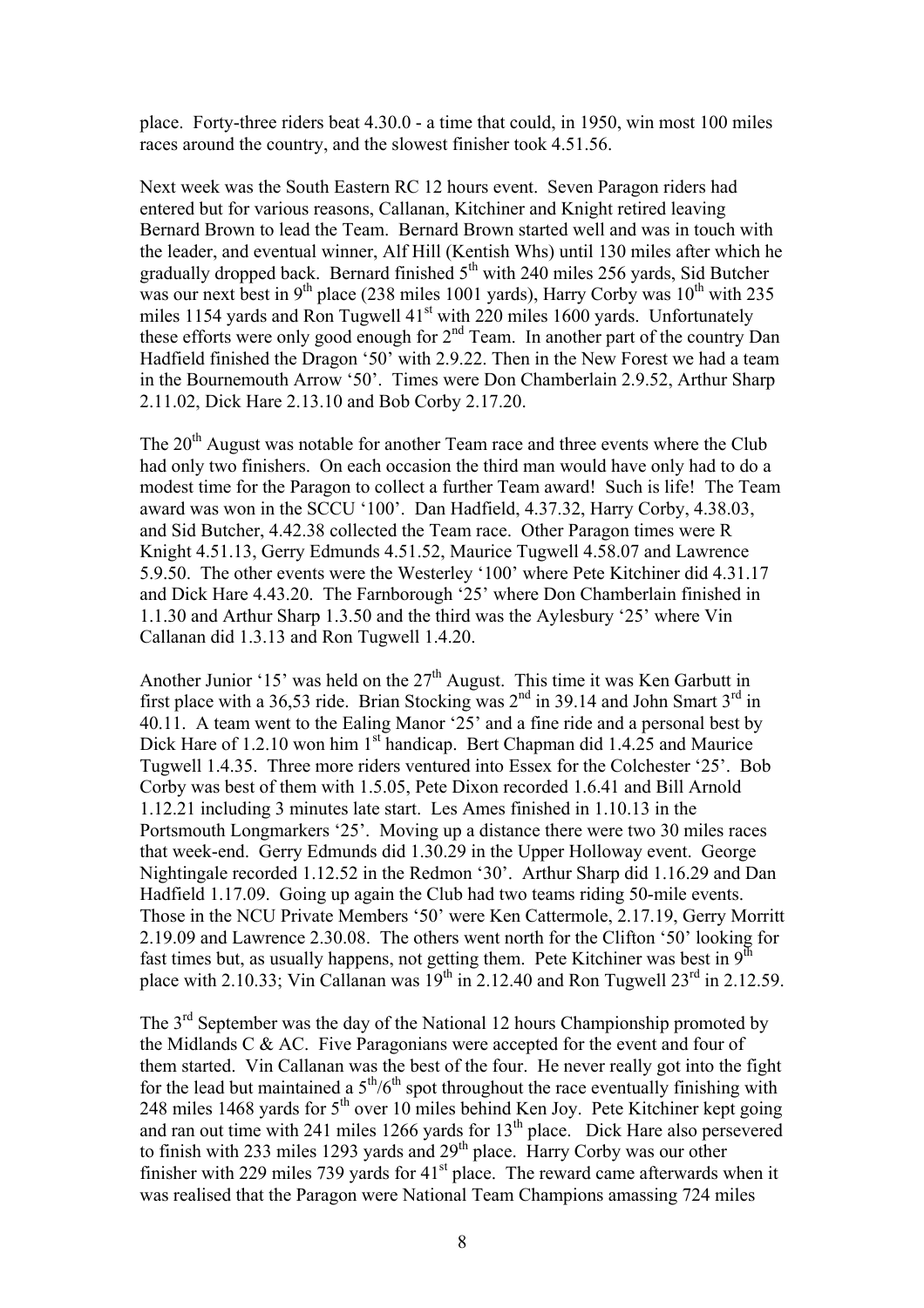507 yards. Down south we had four riders in the Redhill '50'. Arthur Sharp did 2.10.45, Ron Tugwell 2.11.05, Bert Chapman 2.14.48 and Dan Hadfield 2.11 05. Gerry Edmunds was our only finisher in the Regent '50' with 2.22.52. The shorter distance men went to Alton for their Open '30'. Don Chamberlain returned to the Timekeeper in 1.13.48, Pete Dixon 1.17.55 and Maurice Tugwell 1.19.32.

There were twelve entries and twelve starters for the Rotherham Cup on the  $27<sup>th</sup>$ September and nine of them ran out time. Stan Butler rode the furthest with 239.13 miles. Harry Corby came 2<sup>nd</sup> in 234.89 miles and Dan Hadfield 3<sup>rd</sup> with 232.59 miles. Harry also took the Handicap with 240.89 miles from R Lawrence, 239.83 and Maurice Tugwell 3<sup>rd</sup>with 238.74. This was also the day of the Middlesex Clarion Tandem '30' and our two fast men Don Chamberlain and George Nightingale paired up and scorched to a new Club Record in 1.3.44. The Stocking brothers, Brian and Tony, finished the race in 1.7.26 whilst John Garland and John Smart did a 1.13. The only other racer that weekend was Vin Callanan who came  $6<sup>th</sup>$  in the 29<sup>th</sup> Wheelers '25' with a 1.1.23.

The  $17<sup>th</sup>$  September, 1950 was not a good day for racing. No Paragon rider finished the Upton Manor Tandem '30', no riders finished the Mephisto '25', only Harry Corby, 4.59.34, and Gerry Edmunds, 5.8.19, finished the Solent '100'. The bright spot of the day was the Addiscombe '50'. Leaving aside the fact that 26 riders elected not to start and another 24 failed to complete the course Vin Callanan came in 1<sup>st</sup>. His ride of 2.10.40 was well below his best and he only beat the promoting club's Johnny Smith by 10 seconds but it was still a win! Arthur Sharp was our second rider with 2.14.55, Pete Kitchiner 2.17.27 with a puncture and Stan Butler 2.20.02 also including stoppage time for a puncture. Just to do justice for the day, especially as it was an Addiscombe event, the Paragon won the Team race by 1.05 from the Addiscombe. This was a sweet, double victory against the old enemy!

Messrs Chamberlain and Nightingale were in action again in the Old Portlians Tandem '30'. Whilst not producing such a fast time they did enough in their 1.5.03 time to win the race. Ron and Maurice Tugwell finished in 1.7.39. Down on the flats the Bognor held their '25'. Arthur Sharp was our best rider with 1.5.26; Ken Cattermole did 1.8.08 and Pete Dixon 1.11.13. Vin Callanan attacked the SRRA '100' record and broke it with a new Record Time of 4.33.42.

The Mayne Cup was held on the 1<sup>st</sup> October with 29 entries but only 16 starters. It would not appear to have been a good day. Ron Stretton had fastest time with a 1.4.13 beating Don Chamberlain by 13". Some way back Dan Hadfield finished with a 1.7.31 leading Harry Corby, Sid Butcher and Brian Stocking all of whom finished with 1.7s. Man of the Day was P le Bihan who had been given 10 minutes by the handicapper and promptly produced a 1.8.34 ride to give him an unassailable 58.34 on handicap. In 2<sup>nd</sup> place was Sid Butcher, 1.1.46 and 3<sup>rd</sup> Ron Stretton 1.3.43. After the superb handicapping in the 1949 event this was a definite 'after the Lord Mayor's Show' effort. Len Case went off to on his own to ride the WLCA '25' and did a 1.10.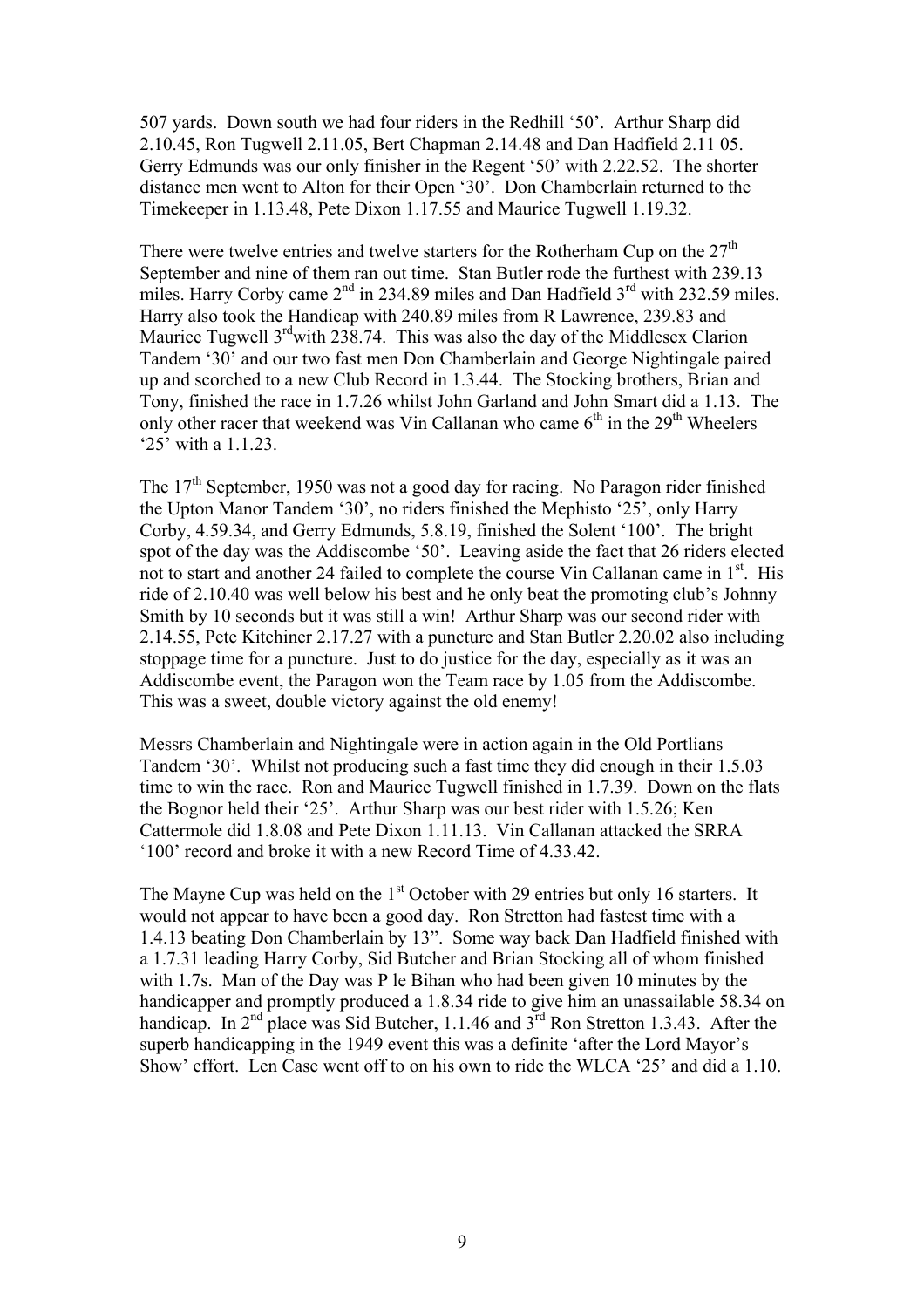## **Club Time Trial Results**

|                | <b>Scratch Result</b> | 25 h/c             |                | <b>Handicap Result</b> |         |          |
|----------------|-----------------------|--------------------|----------------|------------------------|---------|----------|
|                |                       | <b>Medium Gear</b> |                |                        |         |          |
| 28             | Entries               | 12.3.50            |                |                        |         |          |
| 27             | <b>Starters</b>       |                    |                |                        |         |          |
| 24             | Finishers             |                    |                |                        |         |          |
|                |                       |                    |                |                        |         |          |
| $\mathbf{1}$   | <b>Stretton R</b>     | 1.06.47            | 1              | <b>Stretton R</b>      | 2.00    | 1.04.47  |
| $\overline{2}$ | Jeffries M            | 1.07.46            | $\overline{2}$ | Hadfield D             | 4.15    | 1.04.48  |
| 3              | Chapman H             | 1.08.23            | 3              | Cattermole K           | 5.00    | 1.05.11  |
| 4              | Hadfield D            | 1.09.03            | $\overline{4}$ | Doe E                  | 3.15    | 1.05.56  |
| 5              | Doe E                 | 1.09.11            | 5              | Lawrence R             | 5.00    | 1.06.02  |
| 6              | Grabutt               | 1.09.47            | 6              | Edmunds G              | 7.00    | 1.06.14  |
| $\overline{7}$ | Cooke J               | 1.09.49            | $\overline{7}$ | Croft <sub>R</sub>     | 4.30    | 1.06.33  |
| 8              | Cattermole K          | 1.10.11            | 8              | Taylor G               | 5.30    | 1.06.37  |
| 9              | Garland J             | 1.10.43            | 9              | Cooke J                | 3.00    | 1.06.49  |
| 10             | Lawrence R            | 1.11.02            | 10             | Knight R               | 6.30    | 1.06.49  |
| 11             | Croft <sub>R</sub>    | 1.11.03            | 11             | Chapman H              | 1.30    | 1.06.53  |
| 12             | Corby H               | 1.11.41            | 12             | Barclay J              | 5.30    | 1.06.55  |
| 13             | Dixon P               | 1.11.43            | 13             | Cattermole E           | 5.00    | 1.07.04  |
| 14             | Cattermole E          | 1.12.04            | 14             | Morritt J              | 5.00    | 1.07.21  |
| 15             | Taylor G              | 1.12.07            | 15             | Jeffries M             | Scratch | 1.07.46  |
| 16             | Morritt J             | 1.12.21            | 16             | Grabutt                | 1.00    | 1.08.47  |
| 17             | Barclay J             | 1.12.25            | 17             | Stocking A             | 4.00    | 1.08.51  |
| 18             | Stocking A            | 1.12.51            | 18             | Dixon P                | 2.45    | 1.08.58  |
| 19             | Edmunds G             | 1.13.14            | 19             | Corby H                | 2.30    | 1.09.11  |
| 20             | Hare R                | 1.13.18            | 20             | Pothercary L           | 6.15    | 1.09.22  |
| 21             | Knight R              | 1.13.19            | 21             | Taylor J               | 5.30    | 1.09.26. |
| 22             | Arnold W              | 1.14.55            | 22             | Arnold W               | 5.00    | 1.09.55  |
| 23             | Taylor J              | 1.14.56            | 23             | Hare R                 | 2.00    | 1.11.18  |
| 24             | Pothercary L          | 1.15.37            |                | Garland J              |         | T.T.     |
|                |                       |                    |                |                        |         |          |
|                | <b>Scratch Result</b> | 10 Scr             |                |                        |         |          |
|                |                       | Junior             |                |                        |         |          |
| 7              | Entries               | 2.4.50             |                |                        |         |          |
| 7              | <b>Starters</b>       |                    |                |                        |         |          |
| 7              | Finishers             |                    |                |                        |         |          |
|                |                       |                    |                |                        |         |          |
| 1              | <b>Garbutt K</b>      | 26.28              |                |                        |         |          |
| 2              | Stocking B            | 28.05              |                |                        |         |          |
| 3              | Webb A                | 28.43              |                |                        |         |          |
| 4              | Smart J               | 28.54              |                |                        |         |          |
| 5              | Morritt J             | 29.07              |                |                        |         |          |
| 6              | Ingle R               | 29.58              |                |                        |         |          |
| $\overline{7}$ | Le Bihan P            | 30.36              |                |                        |         |          |
|                |                       |                    |                |                        |         |          |
|                | <b>Scratch Result</b> | 25 h/c             |                | <b>Handicap Result</b> |         |          |
|                |                       | 23.4.50            |                |                        |         |          |
| 38             | Entries               |                    |                |                        |         |          |
| 35             | <b>Starters</b>       |                    |                |                        |         |          |
| 34             | Finishers             |                    |                |                        |         |          |
|                |                       |                    |                |                        |         |          |
| $\mathbf{1}$   | Jeffries M            | 1.02.31            | 1              | Webb A                 | 9.30    | 0.57.38  |
| $\overline{2}$ | <b>Kitchiner P</b>    | 1.03.48            | $\overline{2}$ | Morritt J              | 8.30    | 0.59.14  |
| 3              | Hare R                | 1.03.58            | 3              | Hadfield D             | 4.30    | 1.00.50  |
| 4              | Sharp A               | 1.04.26            | 4              | Croft <sub>R</sub>     | 4.45    | 1.00.53  |
| 5              | Corry D               | 1.04.33            | 5              | Stocking B             | 6.45    | 1.01.06  |
|                |                       |                    |                |                        |         |          |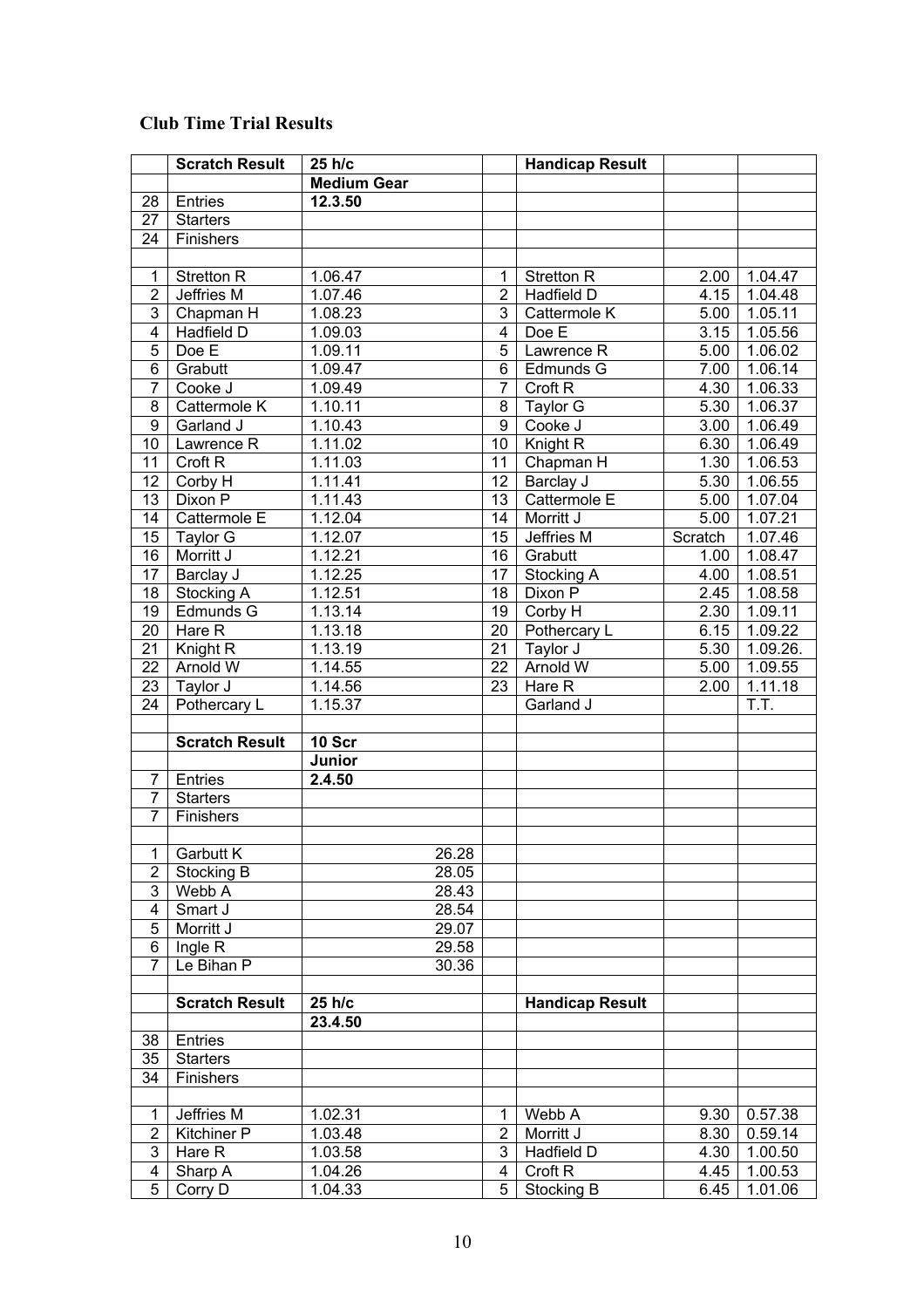| 6                       | Hadfield D            | 1.05.20                   | 6              | Smart J                | 6.45              | 1.01.30          |
|-------------------------|-----------------------|---------------------------|----------------|------------------------|-------------------|------------------|
| $\overline{7}$          | <b>Butcher S</b>      | 1.05.31                   | $\overline{7}$ | Jeffries M             | 1.00              | 1.01.31          |
| $\overline{8}$          | Croft <sub>R</sub>    | 1.05.38                   | $\overline{8}$ | Cattermole K           | 6.15              | 1.01.31          |
| $\overline{9}$          | Doe E                 | 1.05.46                   | $\overline{9}$ | Lawrence R             | 5.00              | 1.01.58          |
| $\overline{10}$         | Chapman H             | 1.05.55                   | 10             | Doe E                  | 3.45              | 1.02.01          |
| 11                      | <b>Butler SM</b>      | 1.06.03                   | 11             | Hare $\overline{R}$    | $\overline{1.45}$ | 1.02.13          |
| 12                      | Corby H               | 1.06.10                   | 12             | Corry $\overline{D}$   | 2.15              | 1.02.18          |
| 13                      | Corby R               | 1.06.31                   | 13             | Edmunds G              | 8.00              | 1.02.39          |
| 14                      | Lawrence R            | 1.06.58                   | 14             | <b>Butcher S</b>       | 2.30              | 1.03.01          |
| 15                      | Webb A                | 1.07.08                   | 15             | Corby R                | 3.30              | 1.03.01          |
| 16                      | Morritt J             | 1.07.44                   | 16             | Ingle $\overline{R}$   | 7.30              | 1.03.07          |
| 17                      | Cattermole K          | 1.07.46                   | 17             | Corby H                | 3.00              | 1.03.10          |
| 18                      | Stocking B            | 1.07.51                   | 18             | Chapman H              | 2.30              | 1.03.25          |
| 19                      | Dixon P               | 1.07.55                   | 19             | Case L                 | 6.30              | 1.03.31          |
| 20                      | Smart J               | 1.08.15                   | 20             | Sharp A                | 0.45              | 1.03.41          |
| 21                      | Arnold W              | 1.08.43                   | 21             | Kitchiner P            | Scratch           | 1.03.48          |
| 22                      | Vallack J             | 1.09.24                   | 22             | <b>Bullough S</b>      | 6.00              | 1.04.05          |
| 23                      | Case L                | 1.10.01                   | 23             | Arnold W               | 4.30              | 1.04.13          |
| 24                      | <b>Bullough S</b>     | 1.10.05                   | 24             | <b>Bissell J</b>       | 6.00              | 1.04.13          |
| 25                      | <b>Bissell J</b>      | 1.10.13                   | 25             | Sisley F               | 6.45              | 1.04.38          |
| 26                      | Ingle R               | 1.10.37                   | 26             | <b>Butler SM</b>       | 1.15              | 1.04.48          |
| 27                      | Edmunds G             | 1.10.39                   | 27             | Dixon P                | 3.00              | 1.04.55          |
| 28                      | Sisley F              | 1.11.23                   | 28             | <b>Bryant P</b>        | 6.30              | 1.04.59          |
| 29                      | <b>Bryant P</b>       | 1.11.29                   | 29             | Vallack J              | 4.00              | 1.05.24          |
| 30                      | Crawford F            | 1.11.31                   | 30             | Lambeth S              | 6.30              | 1.06.25          |
| $\overline{31}$         | Diplo J               | 1.12.51                   | 31             | Crawford F             | 5.00              | 1.06.31          |
| 32                      | Lambeth S             | 1.12.55                   | 32             | Hill A                 | 12.00             | 1.06.58          |
| 33                      | Smith F               | 1.14.34                   | 33             | Smith F                | 6.00              | 1.08.34          |
| 34                      | Hill A                | 1.18.58                   | 34             | Diplo J                | 3.00              | 1.09.51          |
|                         |                       |                           |                |                        |                   |                  |
|                         |                       |                           |                |                        |                   |                  |
|                         | <b>Scratch Result</b> | 30 h/c                    |                | <b>Handicap Result</b> |                   |                  |
|                         |                       | <b>Dave London Trophy</b> |                |                        |                   |                  |
| 24                      | Entries               | 14.5.50                   |                |                        |                   |                  |
| 21                      | <b>Starters</b>       |                           |                |                        |                   |                  |
| 20                      | Finishers             |                           |                |                        |                   |                  |
|                         |                       |                           |                |                        |                   |                  |
| $\overline{1}$          | Hare R                | 1.18.29                   | $\mathbf{1}$   | Hadfield D             | 4.30              | 1.15.18          |
|                         | 2 Hadfield D          | 1.19.48                   |                | 2 Croft R              |                   | $4.30$   1.15.53 |
| $\overline{3}$          | Croft <sub>R</sub>    | 1.20.23                   | $\overline{3}$ | Stocking A             | 5.00              | 1.16.28          |
| $\overline{4}$          | Chapman H             | 1.20.27                   | 4              | Hare R                 | 2.00              | 1.16.29          |
| $\sqrt{5}$              | <b>Butcher S</b>      | 1.21.18                   | 5              | <b>Tugwell M</b>       | 4.00              | 1.17.26          |
| $6\overline{6}$         | <b>Tugwell M</b>      | 1.21.26                   | $\overline{6}$ | Chapman H              | 3.00              | 1.17.27          |
| $\overline{7}$          | Stocking A            | 1.21.28                   | $\overline{7}$ | Edmunds G              | 9.00              | 1.17.43          |
| $\overline{\mathbf{8}}$ | Nightingale G         | 1.21.53                   | 8              | Vallack J              | 5.00              | 1.17.59          |
| $\overline{9}$          | Lawrence R            | 1.23.21                   | $\overline{9}$ | <b>Butcher S</b>       | 3.00              | 1.18.18          |
| 10                      | Vallack J             | 1.23.29                   | 10             | Lawrence R             | 5.30              | 1.18.21          |
| 11                      | Corby H               | 1.23.56                   | 11             | Smart J                | 6.30              | 1.18.37          |
| 12                      | Webb A                | 1.24.14                   | 12             | Webb A                 | 5.15              | 1.18.59          |
| 13                      | Smart J               | 1.25.07                   | 13             | Morritt J              | 6.00              | 1.19.09          |
| 14                      | Morritt J             | 1.25.09                   | 14             | Corby H                | 4.00              | 1.19.56          |
| 15                      | Edmunds G             | 1.26.43                   | 15             | Sisley F               | 7.30              | 1.20.07          |
| 16                      | Sisley F              | 1.27.37                   | 16             | Nightingale G          | Scratch           | 1.21.53          |
| 17                      | Stocking B            | 1.29.16                   | 17             | Stocking B             | 6.00              | 1.23.16          |
| 18                      | <b>Bryant P</b>       | 1.32.40                   | 18             | <b>Bryant P</b>        | 8.30              | 1.24.10          |
| 19                      | Glover D              | 1.35.35                   | 19             | Hill A                 | 12.00             | 1.25.06          |
| 20                      | Hill A                | 1.37.06                   | 20             | Glover D               | 9.30              | 1.26.05          |
|                         |                       |                           |                |                        |                   |                  |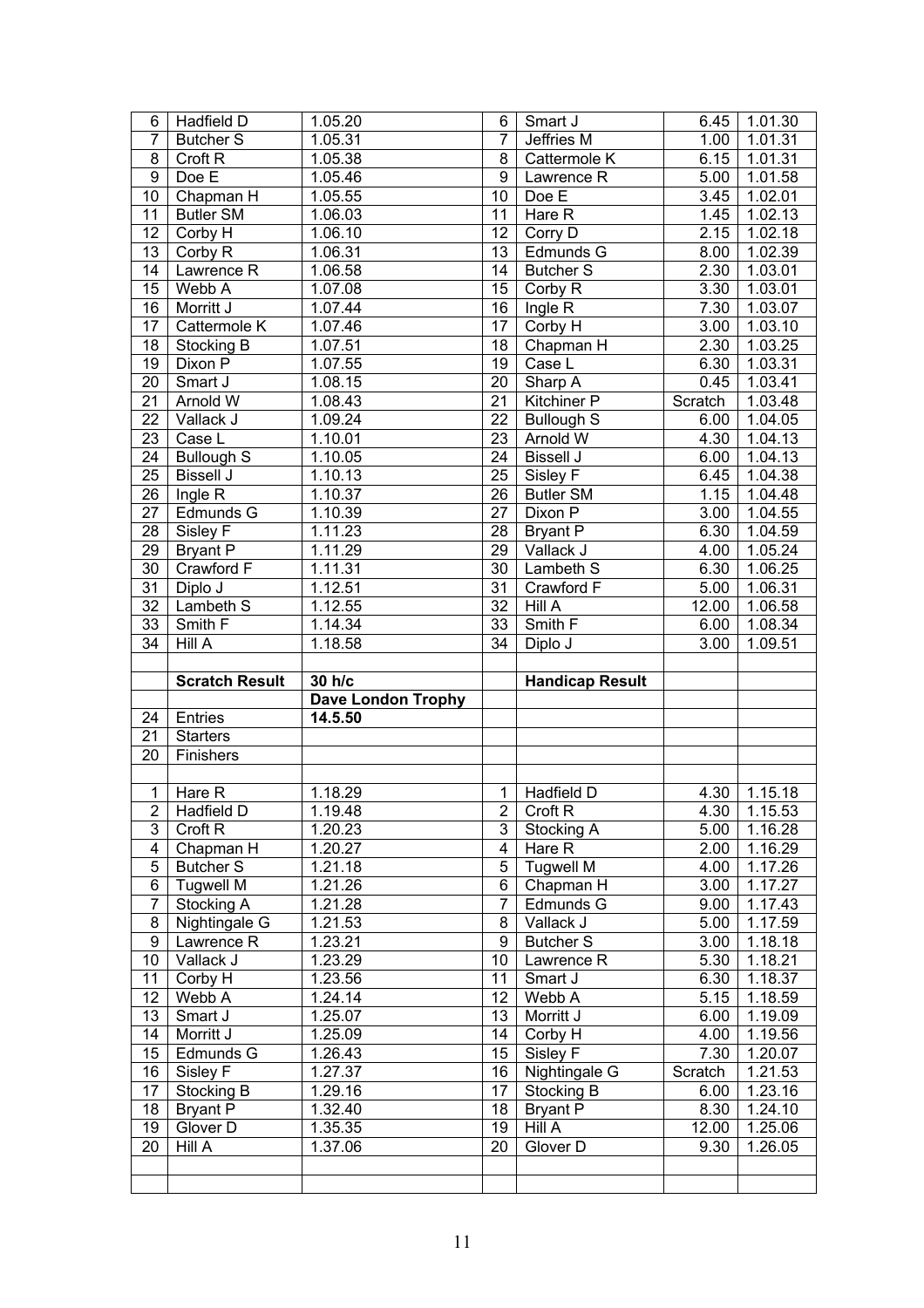|                     | <b>Scratch Result</b>  | 15 Scr               |                |                               |              |                    |
|---------------------|------------------------|----------------------|----------------|-------------------------------|--------------|--------------------|
|                     |                        | Junior               |                |                               |              |                    |
| 8                   | Entries                | 20.5.50              |                |                               |              |                    |
| 4                   | <b>Starters</b>        |                      |                |                               |              |                    |
| 3                   | Finishers              |                      |                |                               |              |                    |
|                     |                        |                      |                |                               |              |                    |
| 1                   | Stocking B             | 38.50                |                |                               |              |                    |
| $\overline{2}$      | Morritt J              | 41.06                |                |                               |              |                    |
| $\overline{3}$      | Smart J                | 43.45                |                |                               |              |                    |
|                     |                        |                      |                |                               |              |                    |
|                     | <b>Scratch Result</b>  | 50 h/c               |                | <b>Handicap Result</b>        |              |                    |
|                     |                        | <b>Moon Trophy</b>   |                |                               |              |                    |
| 15                  | Entries                |                      |                |                               |              |                    |
| 15                  | <b>Starters</b>        |                      |                |                               |              |                    |
| 15                  | Finishers              |                      |                |                               |              |                    |
|                     |                        |                      |                |                               |              |                    |
| 1                   | Hadfield D             | 2.09.32              |                | Corby R                       | 8.00         | 2.03.09            |
| $\overline{2}$      | Sharp A                | 2.10.39              |                | Hadfield D                    | 6.00         | 2.03.32            |
| $\overline{3}$      | Corby R                | 2.11.09              |                | Edmunds G                     | 13.15        | 2.07.02            |
| 4                   | <b>Butcher S</b>       | 2.12.15              |                | Corby H                       | 5.15         | 2.09.37            |
| 5                   | <b>Butler SM</b>       | 2.13.10              |                |                               |              |                    |
| 6                   | Corry D                | 2.13.20              |                | <b>Winning Team</b>           |              |                    |
| $\overline{7}$      | Corby H                | 2.14.52              |                |                               |              |                    |
| 8                   | Dixon P                | 2.17.42              |                |                               |              |                    |
| 9                   | Vallack J              | $2.18.\overline{30}$ |                |                               |              |                    |
| 10                  | Cattermole H           | 2.20.04              |                |                               |              |                    |
| 11                  | Edmunds G              | 2.20.17              |                |                               |              |                    |
| 12                  | Morritt J              | 2.22.55              |                |                               |              |                    |
| 13                  | Arnold W               | 2.23.10              |                |                               |              |                    |
|                     |                        |                      |                |                               |              |                    |
| 14                  | Ames $L$               | 2.23.56              |                |                               |              |                    |
| $\overline{15}$     | Sisley F               | 2.30.42              |                |                               |              |                    |
|                     |                        |                      |                |                               |              |                    |
|                     | <b>Scratch Result</b>  | 10 Scr               |                |                               |              |                    |
|                     |                        | Junior               |                |                               |              |                    |
| 6                   | Entries                | 25.6.50              |                |                               |              |                    |
| 4                   | <b>Starters</b>        |                      |                |                               |              |                    |
| $\overline{3}$      | Finishers              |                      |                |                               |              |                    |
|                     |                        |                      |                |                               |              |                    |
| 1                   | Stocking B             | 27.00                |                |                               |              |                    |
| $\overline{2}$      | Smart J                | 27.50                |                |                               |              |                    |
| $\overline{3}$      | Morritt J              | 27.54                |                |                               |              |                    |
|                     |                        |                      |                |                               |              |                    |
|                     | <b>Scratch Result</b>  | 50 h/c               |                | <b>Handicap Result</b>        |              |                    |
|                     |                        | <b>Fryco Cup</b>     |                |                               |              |                    |
| 12                  | Entries                | 2.7.50               |                |                               |              |                    |
| 10                  | <b>Starters</b>        |                      |                |                               |              |                    |
| 9                   | Finishers              |                      |                |                               |              |                    |
|                     |                        |                      |                |                               |              |                    |
| 1                   | <b>Tugwell M</b>       | 2.09.35              |                | <b>Tugwell M</b>              | 1.30         | 2.08.05            |
| $\overline{2}$      | Morritt J              | 2.15.10              |                | 2 Morritt J                   | 6.00         | 2.09.10            |
| $\overline{3}$      | Edmunds G              | 2.16.20              | ن              | Edmunds G                     | 5.00         | 2.11.20            |
| 4                   | Knight R               | 2.21.27              | 4              | Dudley K                      | 8.00         | 2.13.52            |
| $\mathbf 5$         | Dudley K               | 2.21.52              | $\overline{5}$ | Knight R                      | 7.00         | 2.14.27            |
| 6                   | Stocking A             | 2.22.14              | 6              | Sisley F                      | 8.30         | 2.14.56            |
| $\overline{7}$      | Arnold W               | 2.23.25              | $\overline{7}$ | Stocking A                    | 5.00         | 2.17.14            |
| 8<br>$\overline{9}$ | Sisley F<br>Stocking B | 2.23.26<br>2.40.50   | 8<br>9         | Arnold W<br><b>Stocking B</b> | 5.00<br>5.00 | 2.18.25<br>2.31.50 |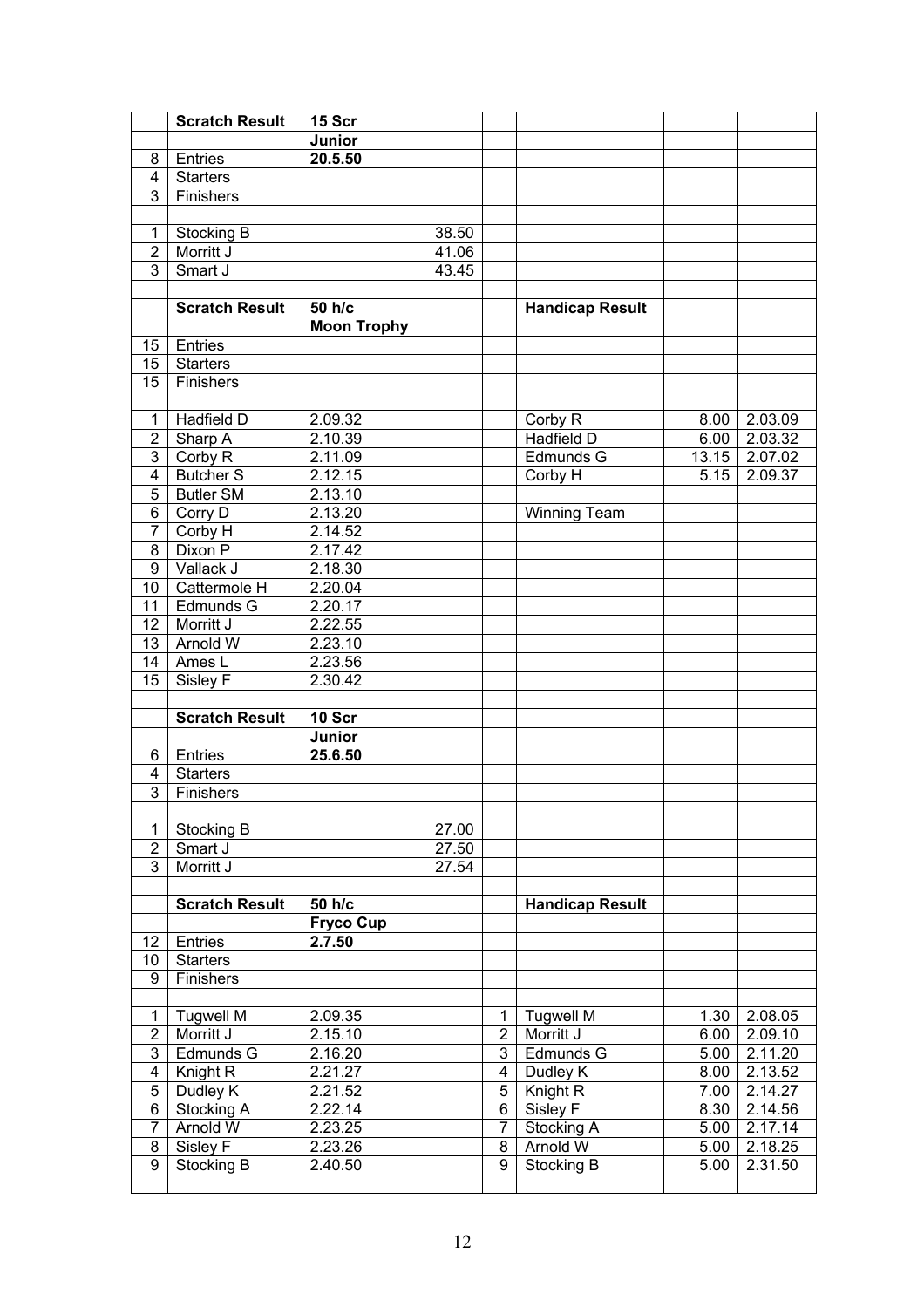|                         | <b>Scratch Result</b> | 100 h/c               |                | <b>Handicap Result</b> |       |          |
|-------------------------|-----------------------|-----------------------|----------------|------------------------|-------|----------|
|                         |                       | <b>Goss Green Cup</b> |                |                        |       |          |
| 8                       | Entries               | 23.7.50               |                |                        |       |          |
| 8                       | <b>Starters</b>       |                       |                |                        |       |          |
| $\overline{8}$          | Finishers             |                       |                |                        |       |          |
|                         |                       |                       |                |                        |       |          |
| 1                       | <b>Butcher S</b>      | 4.41.19               | 1              | Knight R               | 35.00 | 4.22.16  |
| $\overline{2}$          | Hadfield D            | 4.42.30               | $\overline{2}$ | Hadfield D             | 17.00 | 4.25.30  |
| $\overline{3}$          | Hare R                | 4.48.38               | $\overline{3}$ | Edmunds G              | 29.00 | 4.28.43  |
| $\overline{\mathbf{4}}$ | <b>Tugwell R</b>      | 4.55.38               | 4              | <b>Butcher S</b>       | 12.00 | 4.29.19  |
| $\overline{5}$          | Knight R              | 4.57.16               | $\overline{5}$ | Hare R                 | 17.00 | 4.31.38  |
| $\overline{6}$          | <b>Tugwell M</b>      | 4.57.22               | 6              | <b>Tugwell M</b>       | 18.00 | 4.35.22. |
| $\overline{7}$          | Corby H               | 4.57.38               | $\overline{7}$ | Corby H                | 18.00 | 4.35.38  |
| $\overline{8}$          | Edmunds G             | 4.57.43               | $\overline{8}$ | <b>Tugwell R</b>       | 13.00 | 4.42.38  |
|                         |                       |                       |                |                        |       |          |
|                         | <b>Scratch Result</b> | 25 Scr                |                |                        |       |          |
|                         |                       | 30.7.50               |                |                        |       |          |
| 20                      | Entries               |                       |                |                        |       |          |
| 19                      | <b>Starters</b>       |                       |                |                        |       |          |
| $\overline{19}$         | Finishers             |                       |                |                        |       |          |
|                         |                       |                       |                |                        |       |          |
|                         |                       |                       |                |                        |       |          |
| 1                       | Nightingale G         | 1.02.26               |                |                        |       |          |
| $\overline{2}$          | <b>Hadfield D</b>     | 1.04.26               |                |                        |       |          |
| $\overline{3}$          | <b>Butcher S</b>      | 1.05.26               |                |                        |       |          |
| $\overline{4}$          | Dixon P               | 1.05.48               |                |                        |       |          |
| 5                       | Chapman H             | 1.06.07               |                |                        |       |          |
| $\overline{6}$          | Corby R               | 1.06.37               |                |                        |       |          |
| $\overline{7}$          | Tugwell M             | 1.06.46               |                |                        |       |          |
| 8                       | Morritt J             | 1.07.24               |                |                        |       |          |
| $\overline{9}$          | Scapes A              | 1.07.54               |                |                        |       |          |
| 10                      | Taylor J              | 1.07.55               |                |                        |       |          |
| 11                      | Case L                | 1.08.32               |                |                        |       |          |
| 12                      | Edmunds G             | 1.08.43               |                |                        |       |          |
| 13                      | Arnold W              | 1.08.53               |                |                        |       |          |
| 14                      | Cattermole K          | 1.08.59               |                |                        |       |          |
| $\overline{15}$         | Webb A                | 1.09.26               |                |                        |       |          |
| 16                      | Shepperd WR           | 1.09.37               |                |                        |       |          |
| 17                      | Knight R              | 1.12.12               |                |                        |       |          |
| 18                      | Lawrence R            | 1.12.30               |                |                        |       |          |
| 19                      | Sisley F              | 1.13.31               |                |                        |       |          |
|                         |                       |                       |                |                        |       |          |
|                         | <b>Scratch Result</b> | 15 Scr                |                |                        |       |          |
|                         |                       | Junior                |                |                        |       |          |
| 4                       | Entries               | 27.8.50               |                |                        |       |          |
| 4                       | <b>Starters</b>       |                       |                |                        |       |          |
| $\overline{4}$          | Finishers             |                       |                |                        |       |          |
|                         |                       |                       |                |                        |       |          |
| 1                       | Garbutt K             | 36.53                 |                |                        |       |          |
| $\boldsymbol{2}$        | Stocking B            | 39.14                 |                |                        |       |          |
| $\overline{3}$          | Smart J               | 40.11                 |                |                        |       |          |
| $\overline{4}$          | <b>Fishwick A</b>     | 47.35                 |                |                        |       |          |
|                         |                       |                       |                |                        |       |          |
|                         |                       |                       |                |                        |       |          |
|                         |                       |                       |                |                        |       |          |
|                         |                       |                       |                |                        |       |          |
|                         |                       |                       |                |                        |       |          |
|                         |                       |                       |                |                        |       |          |